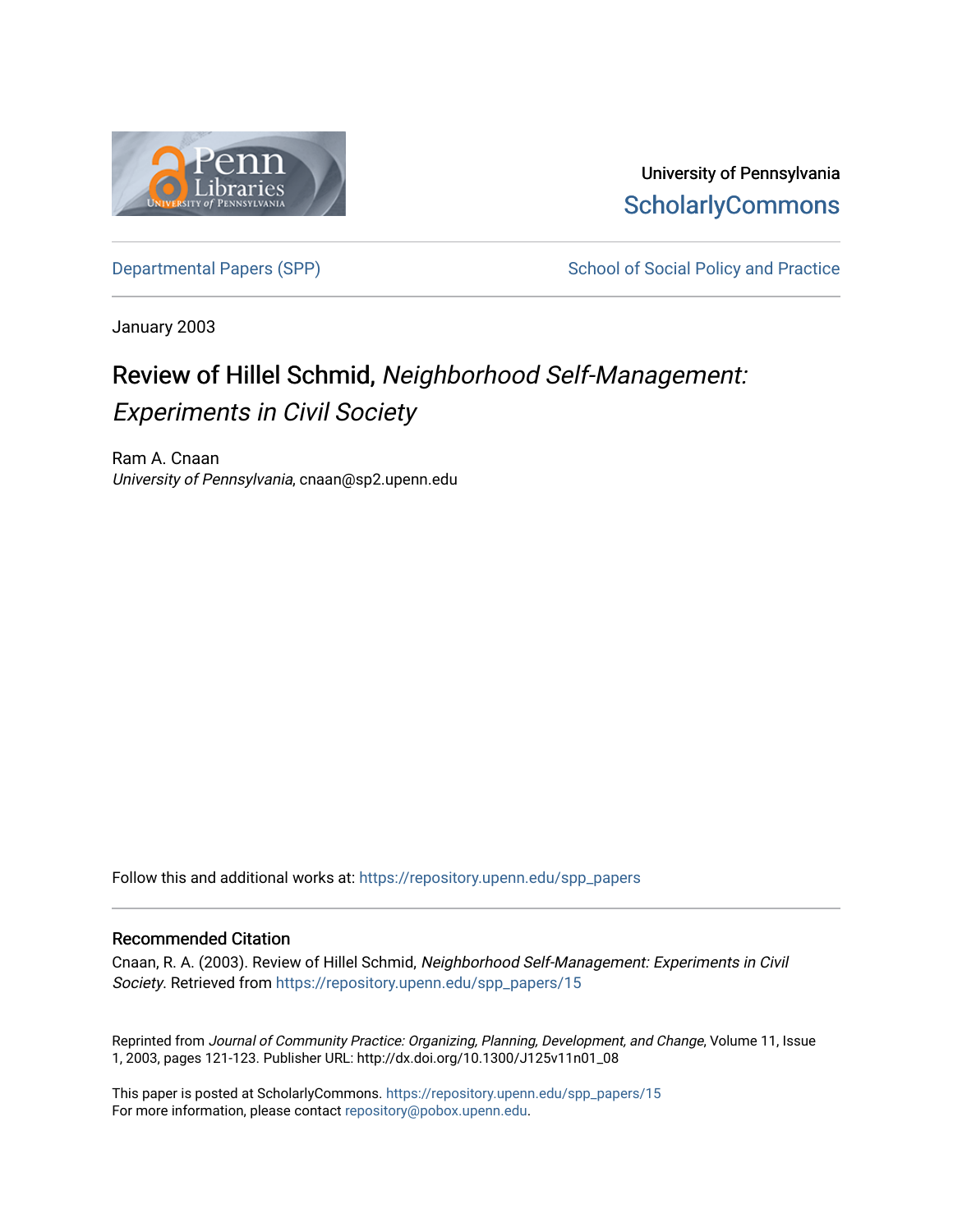## Review of Hillel Schmid, Neighborhood Self-Management: Experiments in Civil Society

## Abstract

In this volume, Professor Hillel Schmid of the Hebrew University describes and analyzes an attempt to establish neighborhood-based mechanisms that will serve as representatives and service coordinators to local residents. The experiment took place in Jerusalem, the capital of Israel. Israel is too often given negative press in the media where three monotheistic religions see home and heritage. Yet, it is important to remember that it is also a place where some 600-700,000 people work, live, and consume municipal services. Chapter 5 describes Jerusalem in such a perspective and would be of interest to many readers, even those who are not concerned with community practice and civil society issues. In the early 1990s, the city integrated two groups that served the residents interests: community centers and neighborhood self-management into a joint body called "community council."

### **Comments**

Reprinted from Journal of Community Practice: Organizing, Planning, Development, and Change, Volume 11, Issue 1, 2003, pages 121-123. Publisher URL: http://dx.doi.org/10.1300/J125v11n01\_08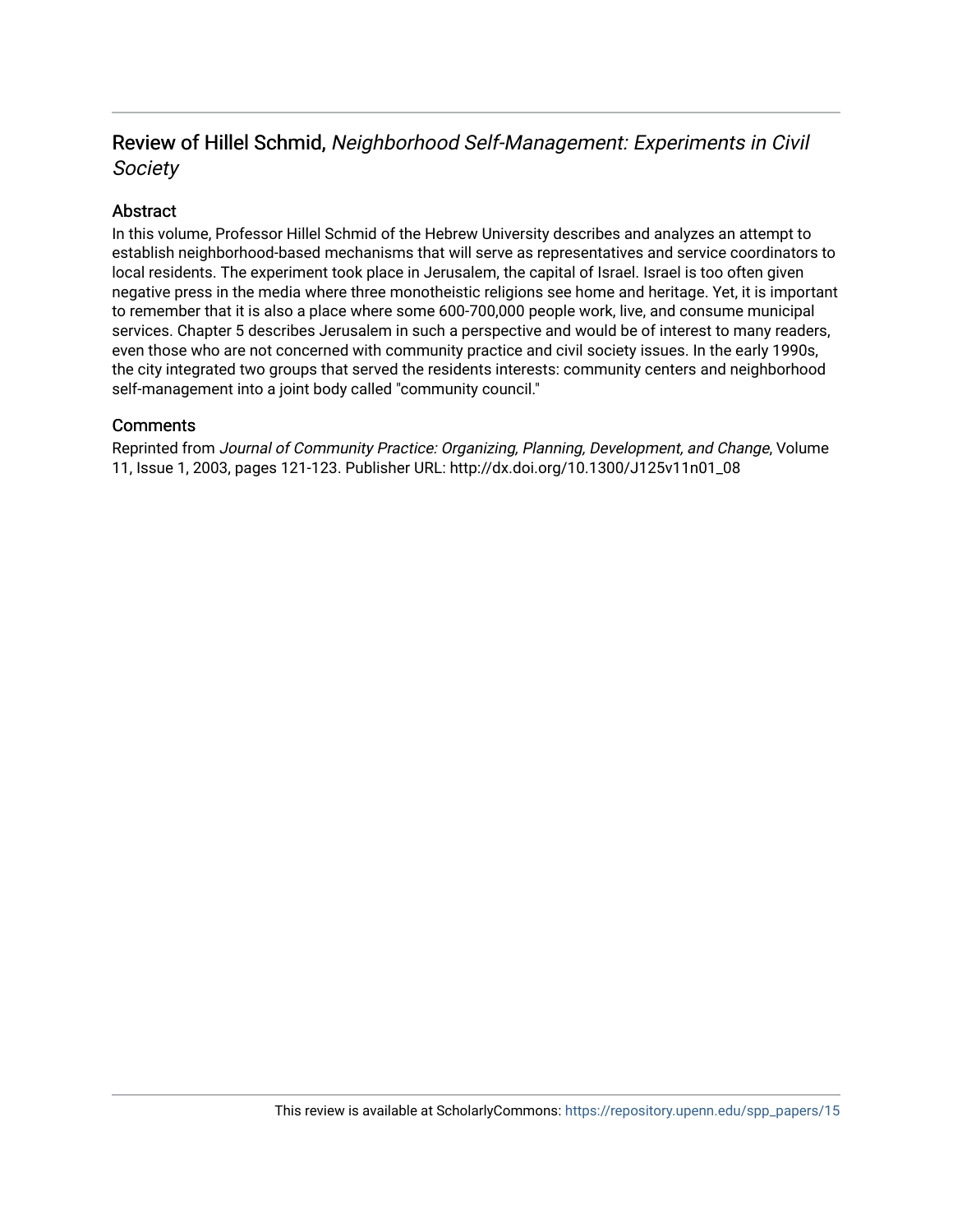# *BOOK REVIEWS*



NEIGHBORHOOD SELF-MANAGEMENT: EXPERIMENTS IN CIVIL SOCIETY. By Hillel Schmid. *New York: Kluwer Academic/Plenum, 2001, ISBN: 0-306-46511-6, 168 pp.*

In this volume, Professor Hillel Schmid of the Hebrew University describes and analyzes an attempt to establish neighborhood-based mechanisms that will serve as representatives and service coordinators to local residents. The experiment took place in Jerusalem, the capital of Israel. Israel is too often given negative press in the media where three monotheistic religions see home and heritage. Yet, it is important to remember that it is also a place where some 600-700,000 people work, live, and consume municipal services. Chapter 5 describes Jerusalem in such a perspective and would be of interest to many readers, even those who are not concerned with community practice and civil society issues. In the early 1990s, the city integrated two groups that served the residents interests: community centers and neighborhood self-management into a joint body called "community council."

The community councils were established in Jerusalem as a response to the growing needs of the city and its residents. It is a neighborhood organization which aims to enhance the community development and capacity by empowering neighborhood citizens to represent the needs of the community vis a vis the governmental and local authorities. The councils were perceived and implemented by the city in an attempt to reduce residents' alienation and to make services better suited to the specific needs of all residents. The community councils provide social, cultural, and urban services at the neighborhood level and promotes social integration between residents from different social strata.

> Journal of Community Practice, Vol. 11(1) 2003 <http://www.haworthpress.com/store/product.asp?sku=J125> 2003 by The Haworth Press, Inc. All rights reserved. 10.1300/J125v11n01\_08 *121*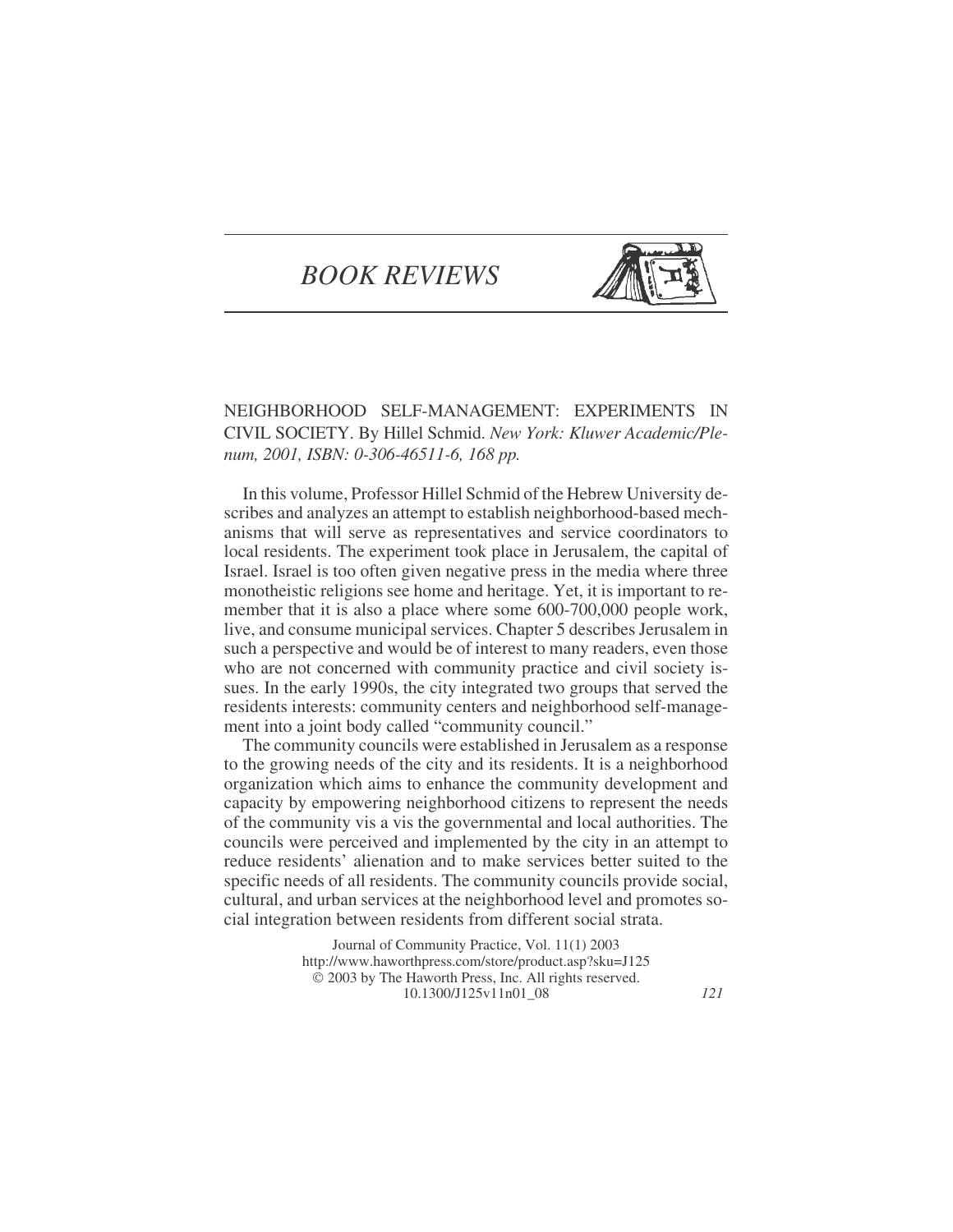#### *122 JOURNAL OF COMMUNITY PRACTICE*

The community council was envisioned as a source of involvement for residents and for mediating local needs with city-wide administrations and politicians. This experiment in community practice is illuminating both in its successes and in its failures. Professor Schmid followed this experiment for almost a decade as a researcher and as a consultant. There can be no one with parallel intimate knowledge and analytical skills to sum it up and present it to the American reader. The description of the change and its consequences are eloquently presented in chapter 5 and the organizational behavior framework applied is comprehensive and easy to follow.

As expected, such an ambitious experiment ended up with mixed results. The two key drawbacks are that most neighborhood residents who were surveyed did not know about the organization and could not assess its impact. In addition, the merging of the two units was not well coordinated, which involved many tensions and ineffective headquarters. Yet, those that approach the community councils were overall pleased with their work and ten years later, they are still in operation. The reliance on public funding clearly limits the community council's independence and the heterogeneity of residents' wishes and preferences make the task of representation quite complex.

Professor Schmid analyzes the experiment using a few theoretical lenses (mostly Neoinstitutional Theory, Resource Dependence Theory, and Political-Economy Theory) and a variety of key concepts (most notably, decentralization and organizational merging). All these theories and concepts are well explained in chapter 2 and then used throughout the book. Most interesting is the four scale (types) of decentralization ranging from deconcentration (some functions are moved from headquarters closer to the community) to devolution (transfer of decision-making powers to the local level). Unfortunately, real devolution did not occur in this experiment nor does it happen in most cases of community practice.

Two chapters are most noteworthy as they can be used by any reader for numerous purposes. Chapter 4 provides an international review of attempts to form neighborhood representative bodies. The chapter provides data from the U.K., Europe, U.S.A., and Japan and New Zealand. This is a chapter that should be used in classrooms as well as by researchers interested in knowing what is happening outside their immediate ecology. Chapter 6 provides the best framework I have ever seen to analyze the functioning of a neighborhood representative bodies. Professor Schmid provides a comparative analysis of the ideological, structural, and organizational dilemmas facing these representative